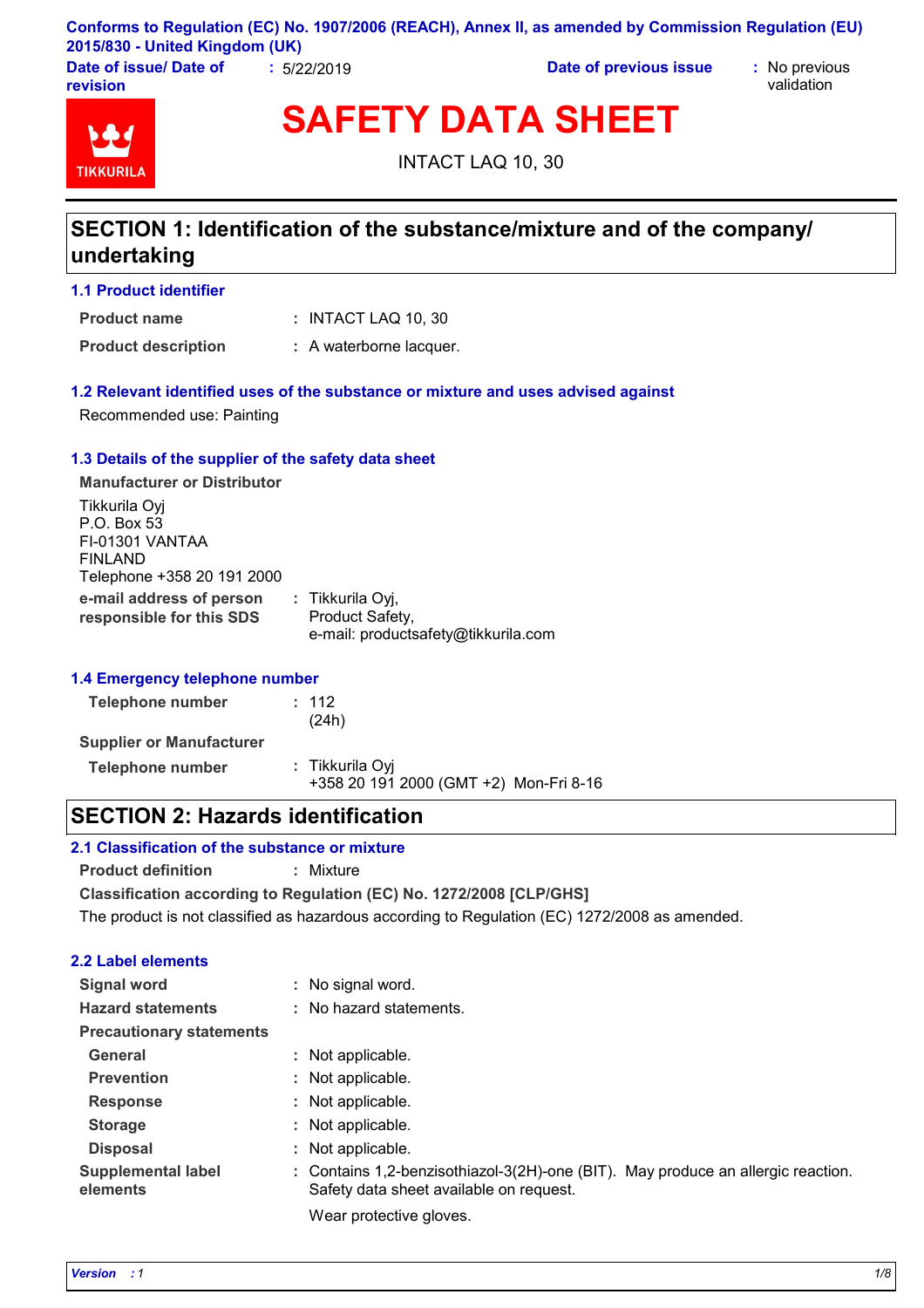*validation.*

#### **2.3 Other hazards**

**Other hazards which do : not result in classification** : None known.

# **SECTION 3: Composition/information on ingredients**

#### **3.2 Mixtures :** Mixture

|                                    |                                                            |        | <b>Classification</b>                                                                                                                         |              |
|------------------------------------|------------------------------------------------------------|--------|-----------------------------------------------------------------------------------------------------------------------------------------------|--------------|
| <b>Product/ingredient</b><br>name  | <b>Identifiers</b>                                         | $\%$   | <b>Regulation (EC) No.</b><br>1272/2008 [CLP]                                                                                                 | <b>Notes</b> |
| propylene glycol                   | REACH #: 01-2119456809-23<br>EC: 200-338-0<br>CAS: 57-55-6 | ≤3     | Not classified.                                                                                                                               |              |
| 1,2-benzisothiazol-3(2H)-one (BIT) | EC: 220-120-9<br>CAS: 2634-33-5                            | < 0.05 | Acute Tox. 4, H302<br>Skin Irrit. 2, H315<br>Eye Dam. 1, H318<br>Skin Sens. 1, H317<br>Aquatic Acute 1, H400 (M=1)<br>Aquatic Chronic 2, H411 |              |
|                                    |                                                            |        | See Section 16 for the full<br>text of the H statements<br>declared above.                                                                    |              |

There are no additional ingredients present which, within the current knowledge of the supplier and in the concentrations applicable, are classified as hazardous to health or the environment, are PBTs or vPvBs or have been assigned a workplace exposure limit and hence require reporting in this section.

Occupational exposure limits, if available, are listed in Section 8.

Notes, if applicable, refer to Notes given in Annex VI of 1272/2008/EC.

### **SECTION 4: First aid measures**

#### **4.1 Description of first aid measures**

| General             | : In all cases of doubt, or when symptoms persist, seek medical attention. Show this<br>safety data sheet or label to the doctor if possible.                                                        |
|---------------------|------------------------------------------------------------------------------------------------------------------------------------------------------------------------------------------------------|
| Eye contact         | : Check for and remove any contact lenses. Immediately flush eyes with plenty of<br>lukewarm water, keeping eyelids open. Continue to rinse for at least 10 minutes.                                 |
| <b>Inhalation</b>   | : Remove to fresh air.                                                                                                                                                                               |
| <b>Skin contact</b> | : Wash skin thoroughly with soap and water or use recognised skin cleanser. Do<br>NOT use solvents or thinners.                                                                                      |
| Ingestion           | : If accidentally swallowed rinse the mouth with plenty of water (only if the person is<br>conscious). If significant amounts have been swallowed or if symptoms persist,<br>seek medical attention. |

#### **4.2 Most important symptoms and effects, both acute and delayed**

See Section 11 for more detailed information on health effects and symptoms. Contains: 1,2-benzisothiazol-3(2H)-one (BIT)

May produce an allergic reaction.

#### **4.3 Indication of any immediate medical attention and special treatment needed**

None.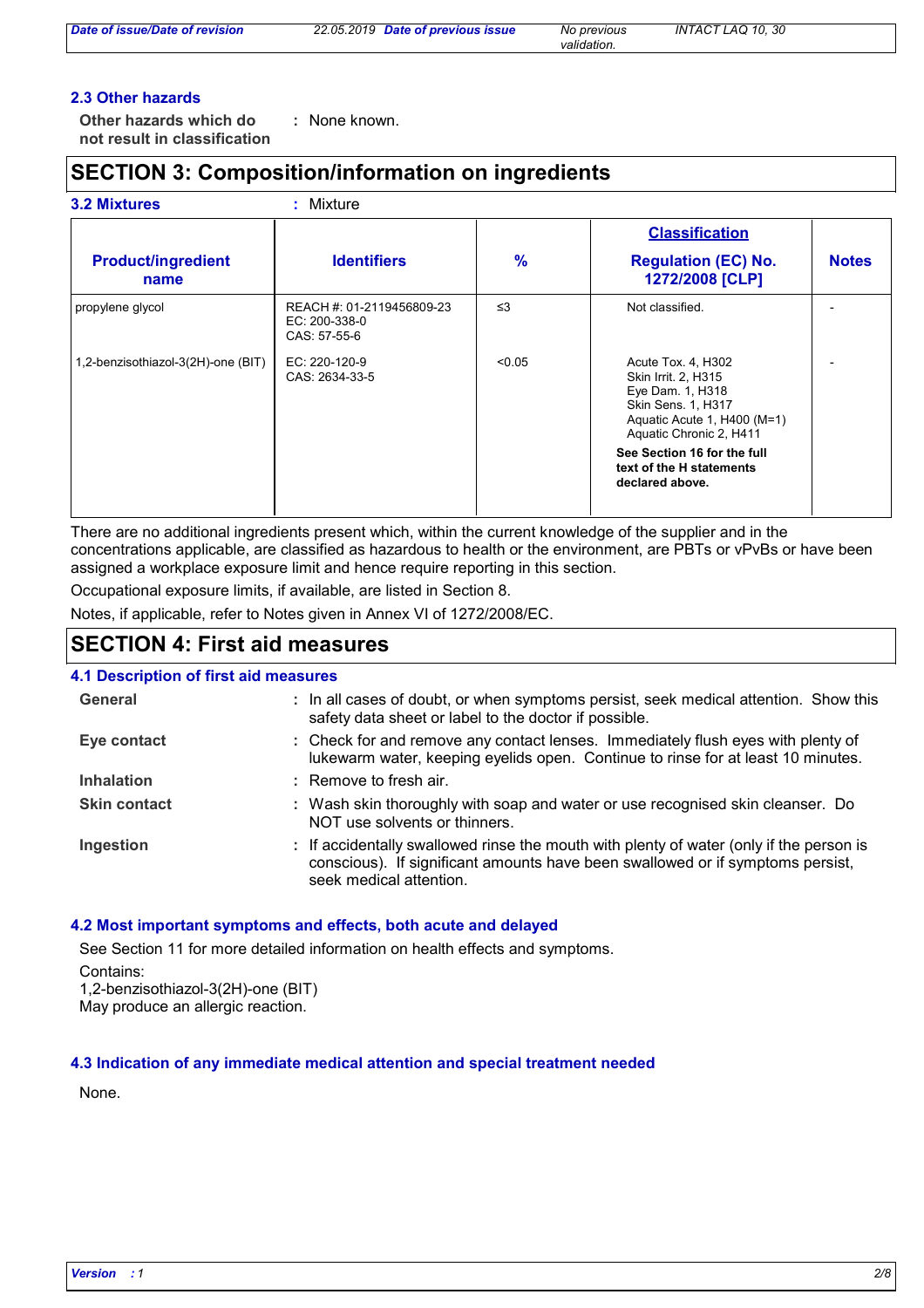*validation.*

# **SECTION 5: Firefighting measures**

| 5.1 Extinguishing media           |                                                                                                                                                        |
|-----------------------------------|--------------------------------------------------------------------------------------------------------------------------------------------------------|
| Suitable extinguishing<br>media   | : Use an extinguishing agent suitable for the surrounding fire. Recommended:<br>Alcohol resistant foam, CO <sub>2</sub> , powders or water spray/mist. |
| Unsuitable extinguishing<br>media | : Do not use a direct water jet that could spread the fire.                                                                                            |

| 5.2 Special hazards arising from the substance or mixture |                                                                                                                                                               |
|-----------------------------------------------------------|---------------------------------------------------------------------------------------------------------------------------------------------------------------|
| Hazards from the<br>substance or mixture                  | : This product is not classified as flammable. Fire will produce dense black smoke.<br>Exposure to decomposition products may cause a health hazard.          |
| <b>Hazardous combustion</b><br>products                   | : When exposed to high temperatures, hazardous decomposition products may be<br>produced, such as carbon monoxide and dioxide, smoke, oxides of nitrogen etc. |
| 5.3 Advice for firefighters                               |                                                                                                                                                               |
| <b>Special protective actions</b><br>for fire-fighters    | : Use water spray to keep fire-exposed containers cool. Do not release runoff from<br>fire to drains or watercourses.                                         |
| <b>Special protective</b><br>equipment for fire-fighters  | : Appropriate breathing apparatus may be required.                                                                                                            |

# **SECTION 6: Accidental release measures**

| <b>6.1 Personal precautions,</b><br>protective equipment and<br>emergency procedures | : Refer to protective measures listed in sections 7 and 8.                                                                                                                                                                                                               |
|--------------------------------------------------------------------------------------|--------------------------------------------------------------------------------------------------------------------------------------------------------------------------------------------------------------------------------------------------------------------------|
| <b>6.2 Environmental</b><br><b>precautions</b>                                       | : Do not allow to enter drains, water courses or soil.                                                                                                                                                                                                                   |
| 6.3 Methods and material<br>for containment and<br>cleaning up                       | : Contain and collect spillage with non-combustible, absorbent material e.g. sand,<br>earth, vermiculite or diatomaceous earth and place in container for disposal<br>according to local regulations. Preferably clean with water or detergent. Avoid using<br>solvents. |
| 6.4 Reference to other<br><b>sections</b>                                            | : See Section 1 for emergency contact information.<br>See Section 13 for additional waste treatment information.                                                                                                                                                         |

# **SECTION 7: Handling and storage**

| <b>7.1 Precautions for safe</b><br>handling                                   | : Avoid contact with skin and eyes. Avoid breathing vapour. Avoid inhalation of dust<br>from sanding. See Section 8 for information on appropriate personal protective<br>equipment. Eating, drinking and smoking should be prohibited in areas where this<br>material is handled and stored. Wash hands before breaks and immediately after<br>handling the product.                                                                                   |
|-------------------------------------------------------------------------------|---------------------------------------------------------------------------------------------------------------------------------------------------------------------------------------------------------------------------------------------------------------------------------------------------------------------------------------------------------------------------------------------------------------------------------------------------------|
| 7.2 Conditions for safe<br>storage, including any<br><i>incompatibilities</i> | : Store away from direct sunlight in a dry, cool and well-ventilated area, away from<br>incompatible materials (see Section 10). Keep container tightly closed. Containers<br>that have been opened must be carefully resealed and kept upright to prevent<br>leakage. Do not store in unlabelled containers. Recommended storage temperature<br>is $+5^{\circ}$ C $+25^{\circ}$ C. Do not allow to freeze. Store in accordance with local regulations. |
| 7.3 Specific end use(s)                                                       | $:$ None.                                                                                                                                                                                                                                                                                                                                                                                                                                               |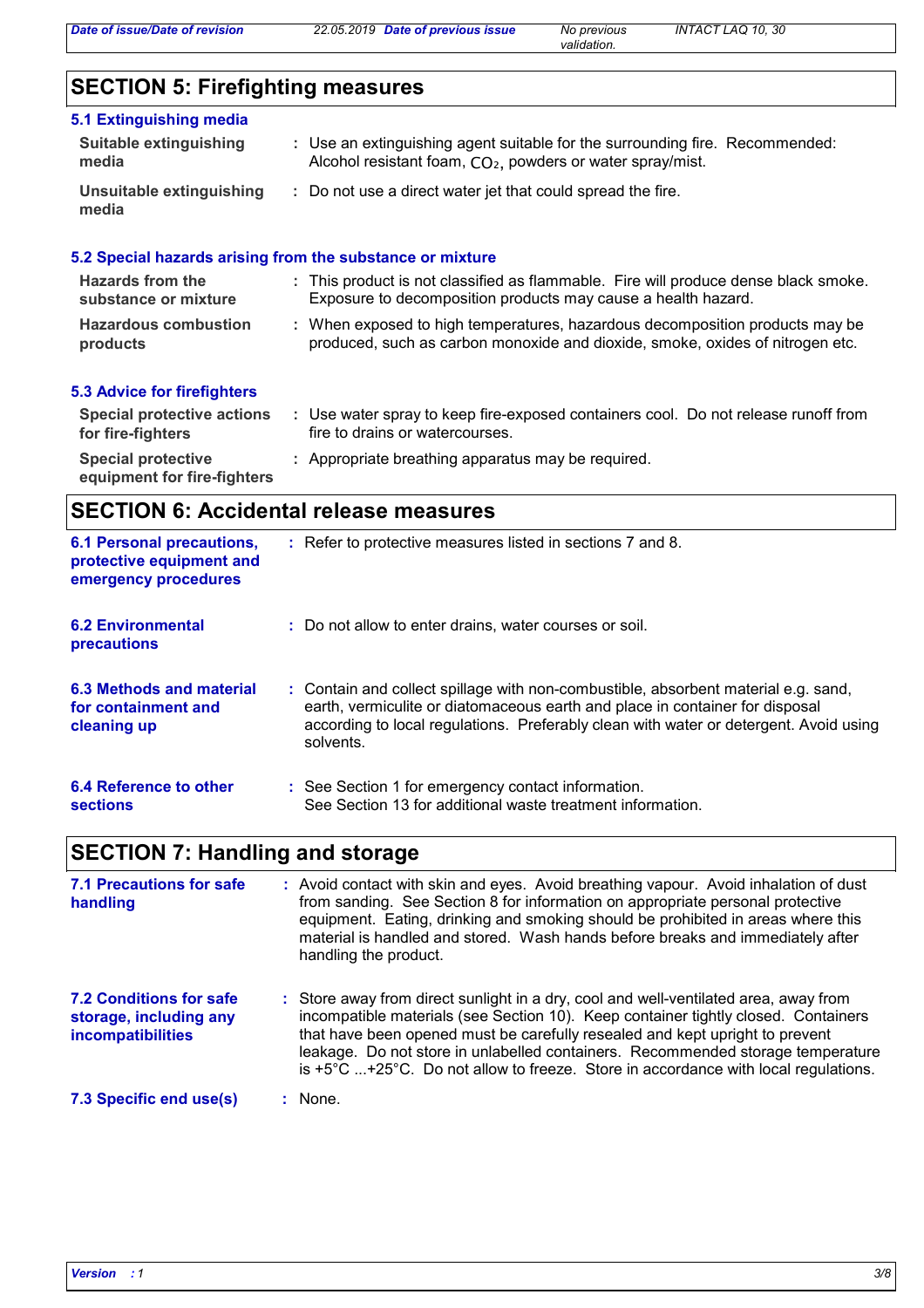# **SECTION 8: Exposure controls/personal protection**

#### **8.1 Control parameters**

#### **Occupational exposure limits**

| <b>Product/ingredient name</b>                                                                           | <b>Exposure limit values</b>                                                                                                                                                                                                                            |  |  |  |
|----------------------------------------------------------------------------------------------------------|---------------------------------------------------------------------------------------------------------------------------------------------------------------------------------------------------------------------------------------------------------|--|--|--|
| propylene glycol                                                                                         | <b>EH40/2005 WELs (United Kingdom (UK), 12/2011).</b><br>TWA: 10 mg/m <sup>3</sup> 8 hours. Form: Particulate<br>TWA: 474 mg/m <sup>3</sup> 8 hours. Form: Sum of vapour and particulates<br>TWA: 150 ppm 8 hours. Form: Sum of vapour and particulates |  |  |  |
| . If this product contains ingredients with exposure limits personal workplace<br>Recommended monitoring |                                                                                                                                                                                                                                                         |  |  |  |

**Recommended monitoring procedures**

contains ingredients with exposure limits, personal, workplace atmosphere or biological monitoring may be required to determine the effectiveness of the ventilation or other control measures and/or the necessity to use respiratory protective equipment. **:**

#### **DNELs/DMELs**

No DNELs/DMELs available.

#### **PNECs**

No PNECs available

#### **8.2 Exposure controls**

#### **Appropriate engineering controls**

Provide adequate ventilation. Comply with the health and safety at work laws.

#### **Individual protection measures**

| <b>Eye/face protection</b>    | : Safety eyewear should be used when there is a likelihood of exposure.                                                                                                                                                                                                                                                                                                                  |
|-------------------------------|------------------------------------------------------------------------------------------------------------------------------------------------------------------------------------------------------------------------------------------------------------------------------------------------------------------------------------------------------------------------------------------|
| <b>Hand protection</b>        | Wear protective gloves. Gloves should be replaced regularly and if there is any<br>sign of damage to the glove material. The instructions and information provided by<br>the glove manufacturer on use, storage, maintenance and replacement must be<br>followed.<br>Recommended glove material (EN374):<br>> 8 hours (breakthrough time): nitrile rubber<br>Not recommended: PVA gloves |
| <b>Skin protection</b>        | : Wear appropriate personal protective clothing to prevent skin contact.                                                                                                                                                                                                                                                                                                                 |
| <b>Respiratory protection</b> | : A respirator is not needed under normal and intended conditions of product use.<br>Wear a respirator with type P2 filter during sanding (EN149:2001). Be sure to use<br>an approved/certified respirator or equivalent. Check that mask fits tightly and<br>change filter regularly.                                                                                                   |

### **SECTION 9: Physical and chemical properties**

#### **9.1 Information on basic physical and chemical properties**

| Appearance                                      |                                                          |
|-------------------------------------------------|----------------------------------------------------------|
| <b>Physical state</b>                           | : Liquid.                                                |
| Colour                                          | : Clear.                                                 |
| Odour                                           | $:$ Mild.                                                |
| <b>Odour threshold</b>                          | : Not relevant for the hazard assessment of the product. |
| рH                                              | : Not applicable.                                        |
| <b>Melting point/freezing point</b>             | $: 0^{\circ}$ C (water)                                  |
| Initial boiling point and                       | $: 100^{\circ}$ C (water)                                |
| boiling range                                   |                                                          |
| <b>Flash point</b>                              | : $> 100 °C$                                             |
| <b>Evaporation rate</b>                         | : Not relevant due to the nature of the product.         |
| Flammability (solid, gas)                       | : Not applicable. Product is a liquid.                   |
| Upper/lower flammability or<br>explosive limits | : No flammable ingredients present.                      |
| Vapour pressure                                 | : 3.2 kPa [room temperature] (water)                     |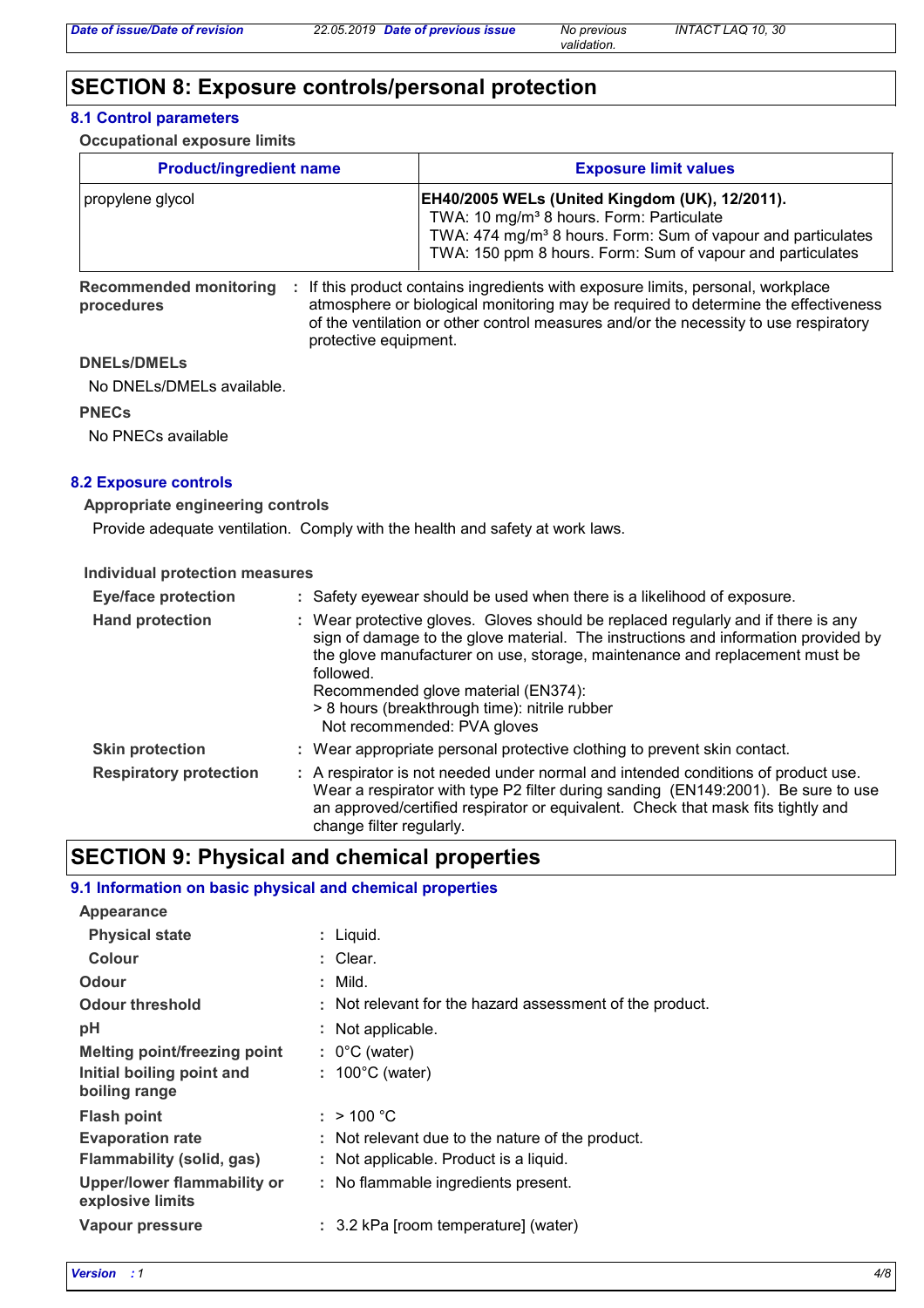| Date of issue/Date of revision                             | 22.05.2019 Date of previous issue                        | No previous<br>validation. | <b>INTACT LAQ 10, 30</b> |  |
|------------------------------------------------------------|----------------------------------------------------------|----------------------------|--------------------------|--|
| <b>Vapour density</b>                                      | : Not relevant for the hazard assessment of the product. |                            |                          |  |
| <b>Density</b>                                             | : 1,0 g/cm <sup>3</sup>                                  |                            |                          |  |
| Solubility(ies)                                            | : Miscible in water.                                     |                            |                          |  |
| Partition coefficient: n-octanol/: Not available.<br>water |                                                          |                            |                          |  |
| <b>Auto-ignition temperature</b>                           | : Not relevant due to the nature of the product.         |                            |                          |  |
| <b>Decomposition temperature</b>                           | : Not relevant for the hazard assessment of the product. |                            |                          |  |
| <b>Viscosity</b>                                           | : Not relevant for the hazard assessment of the product. |                            |                          |  |
| <b>Explosive properties</b>                                | : No explosive ingredients present.                      |                            |                          |  |
| <b>Oxidising properties</b>                                | : No oxidising ingredients present.                      |                            |                          |  |

#### **9.2 Other information**

No additional information.

| <b>SECTION 10: Stability and reactivity</b>     |                                                                                                                                                               |  |
|-------------------------------------------------|---------------------------------------------------------------------------------------------------------------------------------------------------------------|--|
| <b>10.1 Reactivity</b>                          | : See Section 10.5.                                                                                                                                           |  |
| <b>10.2 Chemical stability</b>                  | : Stable under recommended storage and handling conditions (see Section 7).                                                                                   |  |
| 10.3 Possibility of<br>hazardous reactions      | : Under normal conditions of storage and use, hazardous reactions will not occur.                                                                             |  |
| <b>10.4 Conditions to avoid</b>                 | : Avoid extreme heat and freezing.                                                                                                                            |  |
| 10.5 Incompatible materials                     | : Keep away from the following materials to prevent strong exothermic reactions:<br>oxidising agents<br>strong acids<br>strong alkalis                        |  |
| <b>10.6 Hazardous</b><br>decomposition products | : When exposed to high temperatures, hazardous decomposition products may be<br>produced, such as carbon monoxide and dioxide, smoke, oxides of nitrogen etc. |  |

### **SECTION 11: Toxicological information**

#### **11.1 Information on toxicological effects**

There is no testdata available on the product itself.

The product is not classified as hazardous according to Regulation (EC) 1272/2008 as amended.

Long term exposure by inhalation may cause respiratory tract irritation. Prolonged or repeated contact can defat the skin and lead to irritation, cracking and/or dermatitis.

#### **Acute toxicity**

| <b>Product/ingredient name</b>         | <b>Result</b> | <b>Species</b> | <b>Dose</b> | <b>Exposure</b> |
|----------------------------------------|---------------|----------------|-------------|-----------------|
| 1,2-benzisothiazol-3(2H)-<br> one(BIT) | LD50 Oral     | Rat            | 1020 mg/kg  |                 |

Not classified.

**Irritation/Corrosion**

Not classified.

**Sensitisation**

The product is not classified as sensitizing by skin contact, but it contains following preservatives or other biocides which may produce an allergic reaction:

1,2-benzisothiazol-3(2H)-one (BIT)

2-methyl-2H-isothiazol-3-one (MIT)

**Mutagenicity**

Not classified.

**Carcinogenicity**

Not classified.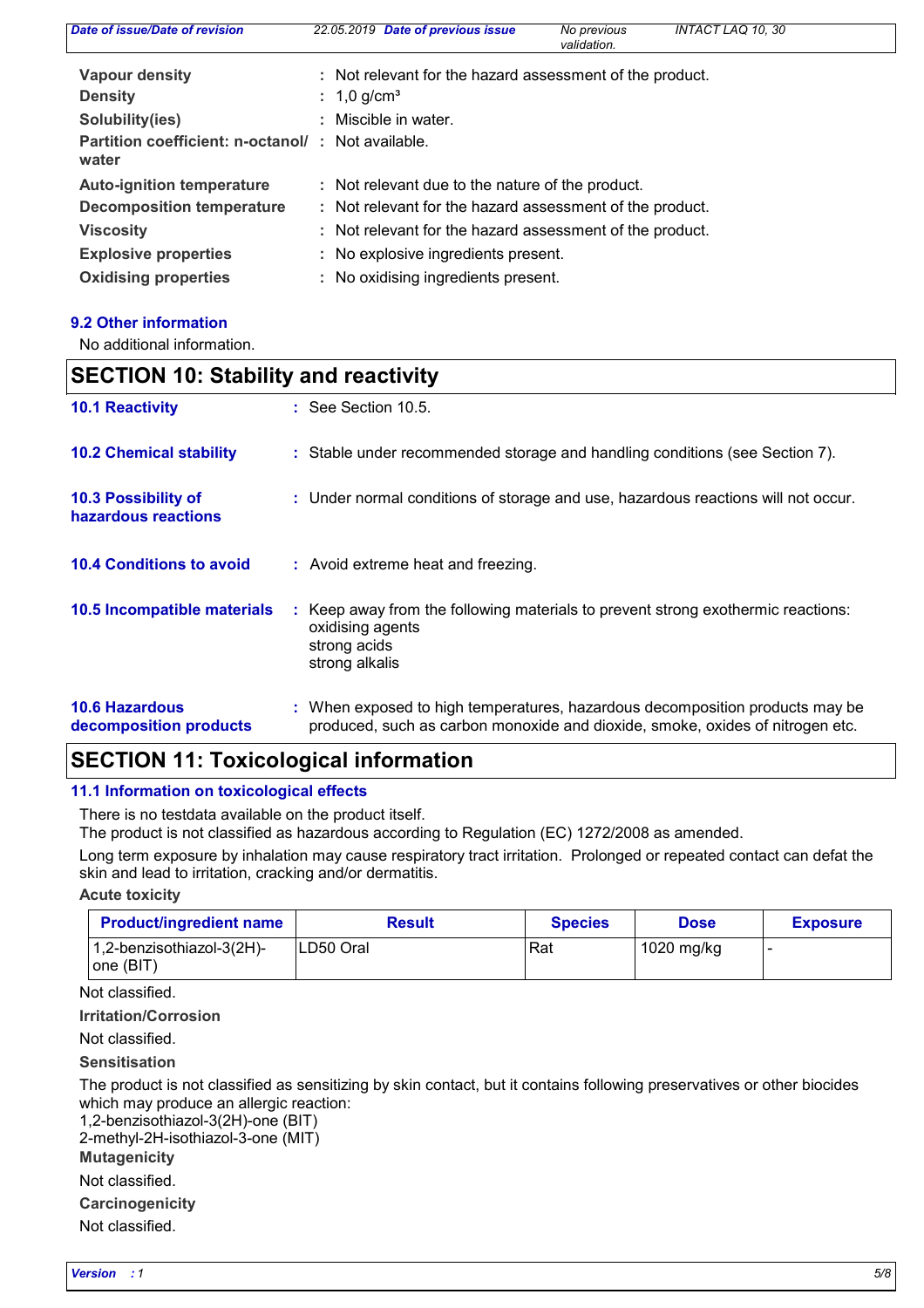| Date of issue/Date of revision                     | <b>Date of previous issue</b><br>22.05.2019 | No previous<br>validation. | <b>INTACT LAQ 10, 30</b> |  |
|----------------------------------------------------|---------------------------------------------|----------------------------|--------------------------|--|
| <b>Reproductive toxicity</b>                       |                                             |                            |                          |  |
| Not classified.                                    |                                             |                            |                          |  |
| <b>Teratogenicity</b>                              |                                             |                            |                          |  |
| Not classified.                                    |                                             |                            |                          |  |
| Specific target organ toxicity (single exposure)   |                                             |                            |                          |  |
| Not classified.                                    |                                             |                            |                          |  |
| Specific target organ toxicity (repeated exposure) |                                             |                            |                          |  |
| Not classified.                                    |                                             |                            |                          |  |
| <b>Aspiration hazard</b>                           |                                             |                            |                          |  |
| Not classified.                                    |                                             |                            |                          |  |

## **SECTION 12: Ecological information**

Ecological testing has not been conducted on this product. Do not allow to enter drains, water courses or soil.

The product is not classified as hazardous according to Regulation (EC) 1272/2008 as amended.

#### **12.1 Toxicity**

| <b>Product/ingredient name</b>         | <b>Result</b>        | <b>Species</b>               | <b>Exposure</b> |
|----------------------------------------|----------------------|------------------------------|-----------------|
| 1,2-benzisothiazol-3(2H)-<br>one (BIT) | Acute EC50 0.36 mg/l | Algae - Skeletonema costatum | 172 hours       |
|                                        | Acute LC50 0.74 mg/l | Fish                         | 196 hours       |

| 12.2 Persistence and<br>degradability     | : No specific data. |
|-------------------------------------------|---------------------|
| <b>12.3 Bioaccumulative</b><br>potential  | : No specific data. |
| 12.4 Mobility in soil                     |                     |
| Soil/water partition<br>coefficient (Koc) | : Not available.    |
| <b>Mobility</b>                           | : Not available.    |

#### **12.5 Results of PBT and vPvB assessment**

This mixture does not contain any substances that are assessed to be a PBT or a vPvB.

#### **12.6 Other adverse effects :**

### **SECTION 13: Disposal considerations**

| 13.1 Waste treatment methods |                                                                                                                                                                                                                                                                                       |
|------------------------------|---------------------------------------------------------------------------------------------------------------------------------------------------------------------------------------------------------------------------------------------------------------------------------------|
| <b>Product</b>               |                                                                                                                                                                                                                                                                                       |
| <b>Methods of disposal</b>   | : Gather residues into waste containers. Liquid residue must not be emptied into<br>drains or sewage system, but handled in accordance with national regulations.<br>Product residues should be left at special companies which have permission for<br>gathering this kind of wastes. |

#### **European waste catalogue (EWC)**

| Waste code | <b>Waste designation</b>                                       |
|------------|----------------------------------------------------------------|
| 08 01 12   | waste paint and varnish other than those mentioned in 08 01 11 |

If this product is mixed with other wastes, the original waste product code may no longer apply and the appropriate code should be assigned. For further information, contact your local waste authority.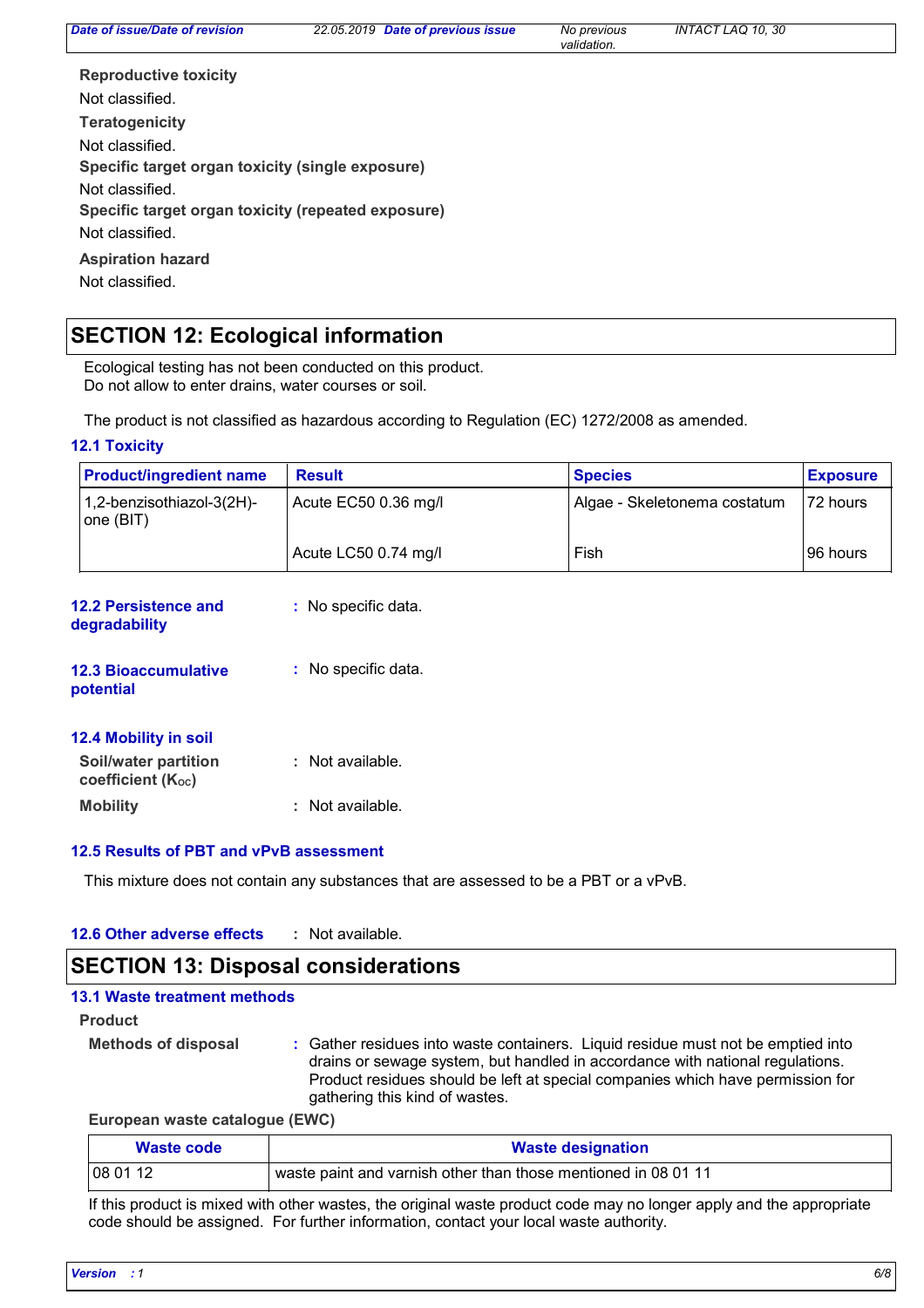| Date of issue/Date of revision | 22.05.2019 Date of previous issue                                                               | No previous<br>validation. | INTACT LAQ 10, 30 |
|--------------------------------|-------------------------------------------------------------------------------------------------|----------------------------|-------------------|
| Packaging                      |                                                                                                 |                            |                   |
| <b>Methods of disposal</b>     | : Empty packaging should be recycled or disposed of in accordance with national<br>regulations. |                            |                   |
| <b>Special precautions</b>     | : No additional information.                                                                    |                            |                   |

# **SECTION 14: Transport information**

This product is not regulated for carriage according to ADR/RID, IMDG, IATA.

|                                           | <b>ADR/RID</b>           | <b>IMDG</b>              | <b>IATA</b>    |
|-------------------------------------------|--------------------------|--------------------------|----------------|
| 14.1 UN number                            | Not regulated.           | Not regulated.           | Not regulated. |
| 14.2 UN proper<br>shipping name           |                          | -                        |                |
| <b>14.3 Transport</b><br>hazard class(es) | $\overline{\phantom{0}}$ | -                        |                |
| 14.4 Packing<br>group                     |                          | $\overline{\phantom{0}}$ |                |
| 14.5<br><b>Environmental</b><br>hazards   | No.                      | No.                      | No.            |

**user**

**14.6 Special precautions for : Transport within user's premises: always transport in closed containers that are** upright and secure. Ensure that persons transporting the product know what to do in the event of an accident or spillage.

**14.7 Transport in bulk according to Annex II of Marpol and the IBC Code :** Not available.

### **SECTION 15: Regulatory information**

| 15.1 Safety, health and environmental regulations/legislation specific for the substance or mixture |  |
|-----------------------------------------------------------------------------------------------------|--|
|-----------------------------------------------------------------------------------------------------|--|

**EU Regulation (EC) No. 1907/2006 (REACH)**

| <b>Other EU regulations</b>                         |                                                                                                 |
|-----------------------------------------------------|-------------------------------------------------------------------------------------------------|
| <b>Europe inventory</b>                             | : Not determined.                                                                               |
| <b>VOC Directive</b><br><b>National regulations</b> | : This product is in scope of Directive 2004/42/CE.                                             |
| <b>15.2 Chemical safety</b><br>assessment           | : This product contains substances for which Chemical Safety Assessments are still<br>required. |

## **SECTION 16: Other information**

 $\nabla$  Indicates information that has changed from previously issued version.

| <b>Abbreviations and</b> | $:$ ATE = Acute Toxicity Estimate                                             |
|--------------------------|-------------------------------------------------------------------------------|
| acronyms                 | CLP = Classification, Labelling and Packaging Regulation [Regulation (EC) No. |
|                          | 1272/2008]                                                                    |
|                          | DMEL = Derived Minimal Effect Level                                           |
|                          | DNEL = Derived No Effect Level                                                |
|                          | EUH statement = CLP-specific Hazard statement                                 |
|                          | PBT = Persistent, Bioaccumulative and Toxic                                   |
|                          | PNEC = Predicted No Effect Concentration                                      |
|                          | <b>RRN = REACH Registration Number</b>                                        |
|                          | vPvB = Very Persistent and Very Bioaccumulative                               |
|                          |                                                                               |

**Procedure used to derive the classification according to Regulation (EC) No. 1272/2008 [CLP/GHS]**